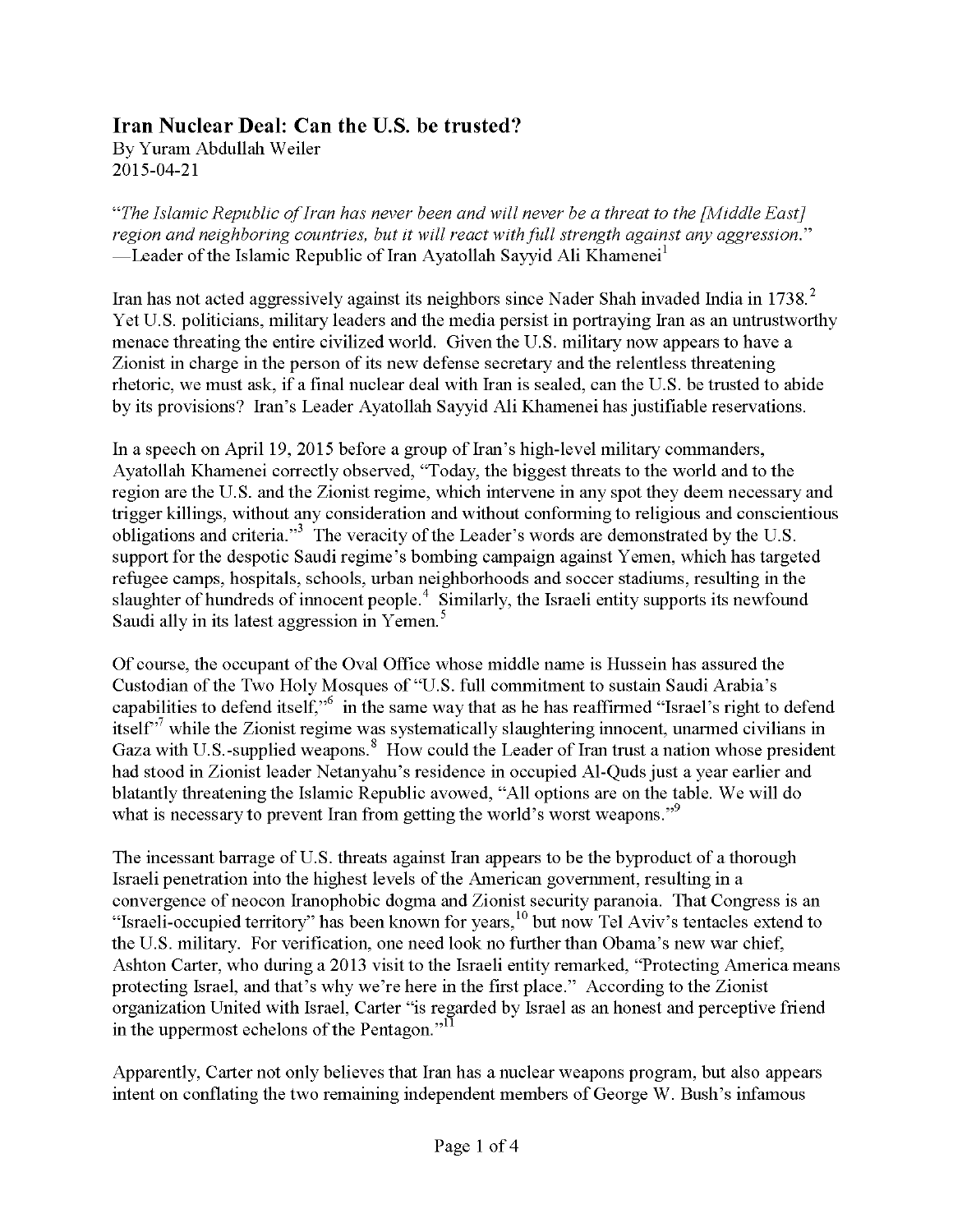Axis of Evil.<sup>12</sup> "With respect to the nuclear weapons situation in Iran ... those negotiations that are being conducted by us and our P5-plus-l partners with the Iranians have the objective of arresting the North Korean --1 mean, not North Korean, excuse me, the Iranian nuclear program," averred the U.S. defense secretary during a recent Pentagon press conference. Perhaps the mistake reflects Carter's long standing desire to bomb North Korea's nuclear facilities, which in 2006 he viewed as "a prudent policy."<sup>13</sup>

While the slip of the tongue is somewhat amusing, Carter's obsession with security is alarming but in perfect alignment with Zionist interests. In a 1998 paper coauthored with John Deutch and Philip Zelikow, Carter expounded his thesis that nations should be "obliged to reassure other states that are worried and to take reasonable measures to prove they are not secretly developing weapons of mass destruction. Failure to supply such proof or to prosecute the criminals living within their borders should entitle worried nations to take all necessary actions for their selfdefense."<sup>14</sup> Hence Carter's philosophy meshes perfectly with Netanyahu's ceaseless cacophony of concerns over an imagined "Iranian nuclear threat." Furthermore, any nuclear agreement with Iran would represent a concrete implementation of Carter's view that the burden of proof of compliance rests on the suspect nation. From this it follows rather quickly that suspicion alone is sufficient to justify military threats. Of course that Carter would not apply his burden of proof on the suspect nation doctrine to the Israeli entity goes without saying.

During the same meeting with military commanders, Ayatollah Khamenei stated, "After a [short] period of silence by the opposite side, one of their officials recently spoke once more of options on the table."<sup>15</sup> The Leader was referring to U.S. joint chiefs of staff chairman Martin Dempsey, who, in a press conference emphasized, "The military option that I owe the president to both encourage the diplomatic solution and, if the diplomacy fails, to ensure that Iran doesn't achieve a nuclear weapon, is intact."<sup>16</sup> This same threat was voiced one day before the detailed nuclear outline was signed in Lausanne, Switzerland when Obama's press secretary, Josh Earnest, after being asked by a reporter what if the negotiations fail, emphasized, "There is, of course, a military option that's sitting on the table. $17$ 

And the military option is on a table that has an expensive nuclear centerpiece called the B61-12. A so-called LEP (life extension program) of earlier B61 designs, the B61-12 is a nuclear smart bomb specifically designed as an earth penetrator. According to Hans M. Kristensen, Director of the Nuclear Information Project of the Federation of American Scientists, the B61-12 is a new nuclear weapon with improved military capabilities, and is "the most expensive nuclear bomb project ever.<sup> $18$ </sup>. The development of this B61-12 smart nuke places the U.S. squarely in violation not only of its own 2010 Nuclear Posture Review, but also Article 6 of the Nuclear Non-Proliferation Treaty, which commits the U.S. to "pursue negotiations in good faith on effective measures relating to cessation of the nuclear arms race at an early date and to nuclear disarmament, and on a treaty on general and complete disarmament under strict and effective international control."<sup>19</sup>

And as if the B61-12 nuclear "device" were not enough, the Pentagon has unveiled the improved Massive Ordnance Penetrator (MOP) GBU-57A-B, a 30,000 lb. conventional-explosive bomb specifically designed to target Iran's hardened nuclear facilities.<sup>20</sup> Why spend obscene sums of money to develop bigger and better bunker buster bombs ifindeed the Washington regime seeks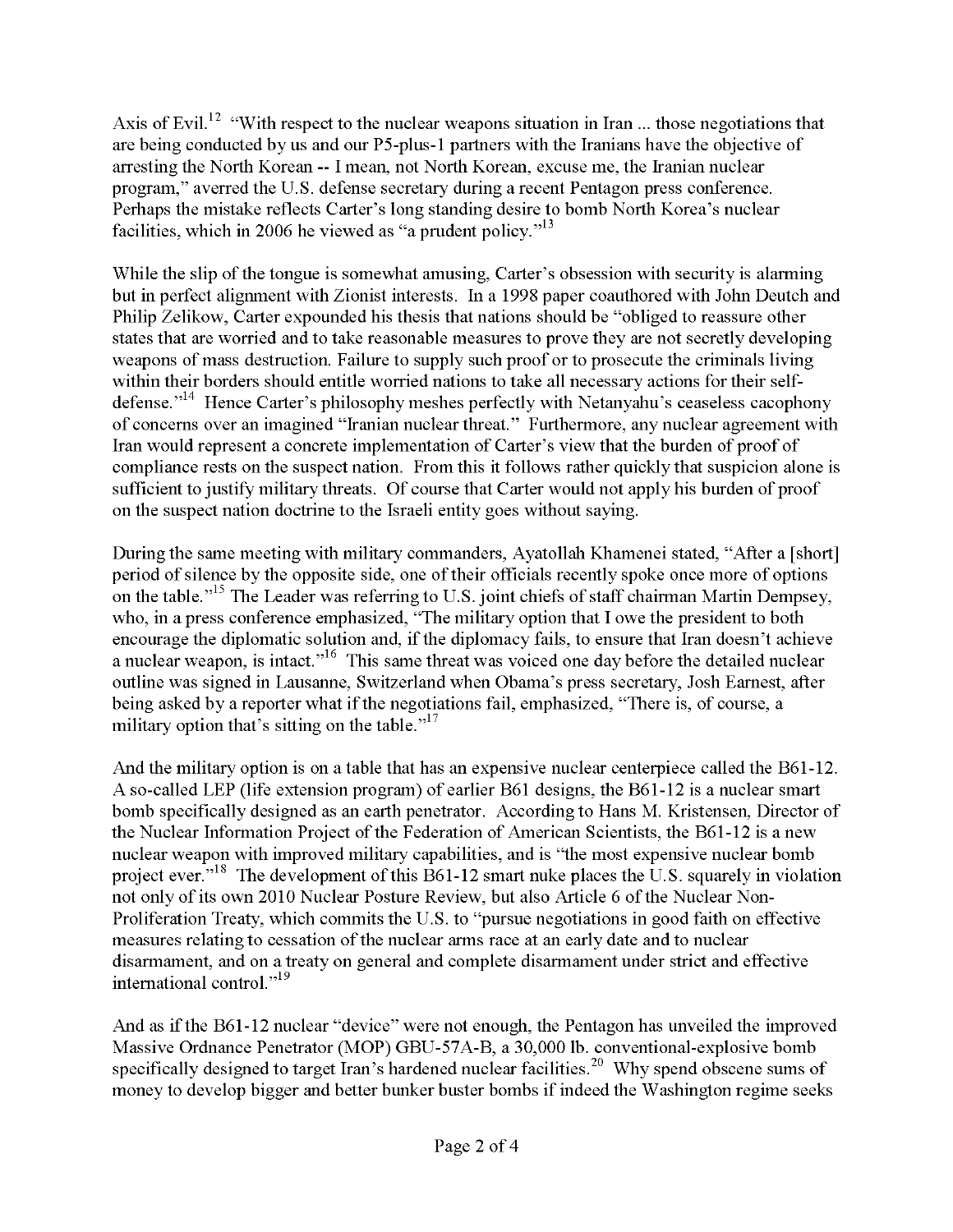peaceful relations? The answer seems obvious that Washington has no such peaceful intentions. By accusing Iran's civil nuclear program ofhaving a weapons dimension while simultaneously providing political cover for the Israeli entity's very real nuclear weapons program, U.S. leaders are obviously talking out of both sides of their imperial mouths.

As insane as this may sound, Andrew C. Weber, U.S. assistant secretary of defense for nuclear, chemical and biological defense programs, insists that "maintaining a safe, secure and effective nuclear stockpile is critical to deterring potential adversaries and assuring U.S. allies and partners."<sup>21</sup> Perhaps Ayatollah Khamenei had this in mind in addition to Dempsey's recent threat when he commented, "On the one hand, they bluff this way and on the other, they say the Islamic Republic of Iran should stop its defense progress, which is an idiotic remark." $2^2$ Undeniably it is idiotic, and in view of these stark realities, Iran would be foolish not to deploy the S-300 missile air defense systems against the American aggressor.<sup>23</sup> The Leader wisely instructed all of Iran's Defense Forces to "boost their military and defense preparedness as well as their combat readiness" in his April 19 speech before Iranian military leaders.<sup>24</sup>

Nevertheless, the United States, Russia, the United Kingdom, France, China, India, North Korea, Pakistan, and the Israeli entity all cling tenaciously to their nuclear weapons. Despite hopes for disarmament, counting warheads in storage and awaiting dismantlement, there are some 15,700 nuclear weapons in the world.<sup>25</sup> Evidently, the goal here is not the complete elimination of nuclear weapons or else why would the U.S. create a new nuclear weapon with new capabilities? Moreover, by ignoring the Israeli entity's nuclear arsenal, the U.S. has undermined its own credibility in attempting to police the proliferation of nuclear weapons.

"Over the past 250 years, Iran has not waged a single war of aggression against its neighbors, nor has it initiated any hostilities," political scientist and former advisor to Iran's nuclear negotiating team Dr. Kaveh L. Afrasiabi reminds us.<sup>26</sup> Without a single nuclear weapon and no intention of acquiring one, Iran is clearly not threatening world peace. It is the hypocritical U.S. along with eight other nuclear-armed states, which still possess over 10,000 nuclear warheads, who are collectively threating our planet.<sup>27</sup> How can Iran trust such a nation?

## **Endnotes**

<sup>&</sup>lt;sup>1</sup> Ayatollah Khamenei, "Armed forces preparedness in the face of threats," *Office of the Supreme Leader*, April 20, 2015, accessed April 21, 2015, http://www.leader.ir/langs/en/index.php?p=contentShow&id=13115.

<sup>2</sup> Andrew Burke, Mark Elliott, *Iran* 5th ed. (London: Lonely Planet, 2008), 35.

<sup>3</sup> Ayatollah Khamenei, ibid.

<sup>4</sup> Jane Cutter, "US supports Saudi bombings while Yemenis suffer," *Liberation*, April 14, 2015, accessed April 20, 2015, http://www.liberationnews.org/us-supports-saudi-bombings-yemenis-suffer/.

<sup>5</sup> Jacky Hugi, Why did Israel side with Saudi Arabia on Yemen?" *AlMonitor,* March 31, 2015, accessed April 20, 2015, http://www.al-monitor.com/pulse/originals/2015/03/israel-yemen-war-support-saudi-arabia-iranterrorism.html#.

<sup>&</sup>lt;sup>6</sup> "The Custodian of the Two Holy Receives Phone Call from U.S. President," Saudi Press Agency, April 3, 2015, accessed April 20, 2015, http://www.spa.gov. sa/English/details.php?id=1345502.

<sup>&</sup>lt;sup>7</sup> White House Press Secretary, "Readout of the President's Call with Prime Minister Netanyahu of Israel," The *White House*, July 27, 2014, accessed April 21, 2015, https://www.whitehouse.gov/the-press-

office/2014/07/27/readout-president-s-call-prime-minister-netanyahu-israel.

<sup>8</sup> Sudarsan Raghavan and Ruth Eglash, "In deaths of civilians in Gaza, U.S. weapons sales to Israel come under scrutiny," *The Washington Post,* August 23, 2014, accessed April 21, 2015,